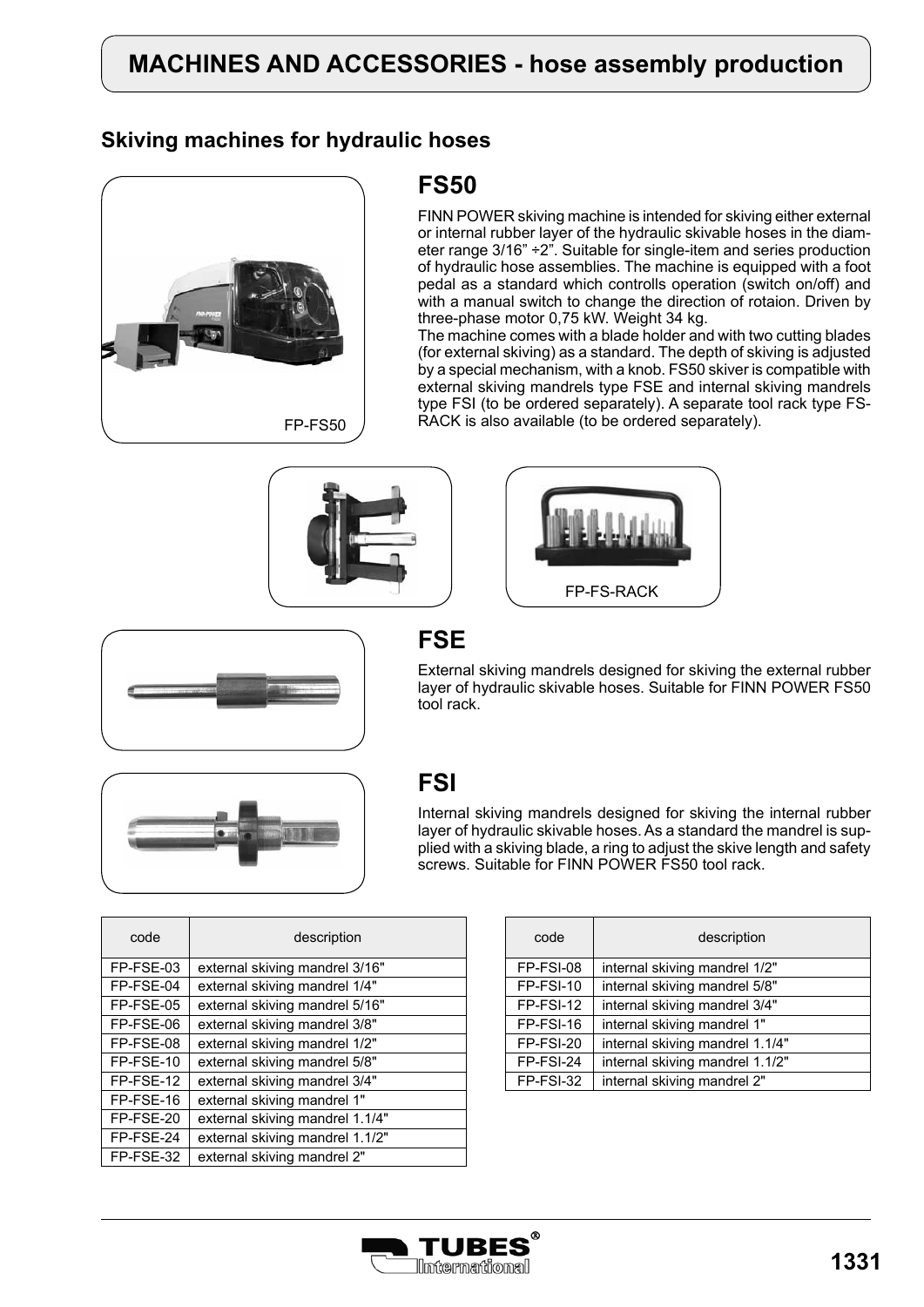# **MACHINES AND ACCESSORIES - hose assembly production**

### **Skiving machines for hydraulic hoses**



### **SKALMAN**

Very simple manually operated device designed to skive down external or internal rubber layer of skived hydraulic hoses in a diameter range from 3/16" to 2".

It is irreplaceable in any workshops manufacturing hydraulic hose assemblies.

For application with EST, IST type tools. Mounted in a vice. Weight 4 kg.



## **MIDI SKIVE 5-50B**

A machine designed to skive down external or internal rubber layer of skived hydraulic hoses with 1, 2 or 4 braids in a diameter range from 3/16" to 2".

Used for series production of hydraulic hose assemblies. For application with EST, IST type tools.

Driven by three-phase 0.37 kW motor. Weight 35 kg.



## **POWER SKIVE 5-50 TWIN SKIVE 5-50 TWIN PUSH 5-50**

A machine designed for semi-automatic skiving of external or internal rubber layer of skived hydraulic hoses with 1, 2, 4 and 6 braids in a diameter range from 3/16" to 2" and for inserting fittings. Used for full-scale production of hydraulic hose assemblies. Efficiency  $400 \div 600$  pcs/hour.

Pneumatically operated, air pressure min. 6 bar.

POWER SKIVE 5-50 (HY-9082-03-00)

- driven by: three-phase 0.75 kW motor,
- for application with EST, IST type tools and tools for fittings inserting

TWIN SKIVE 5-50 (HY-9082-02-00)

- driven by: three-phase 2x0.75 kW motor,
- for application with EST, IST, OST type tools and tools for fittings inserting,
- simultaneous internal and external skiving (reduced operation time).

TWIN PUSH 5-50 (HY-9083-03-00)

- a machine designed only for assembling straight and elbow fittings.